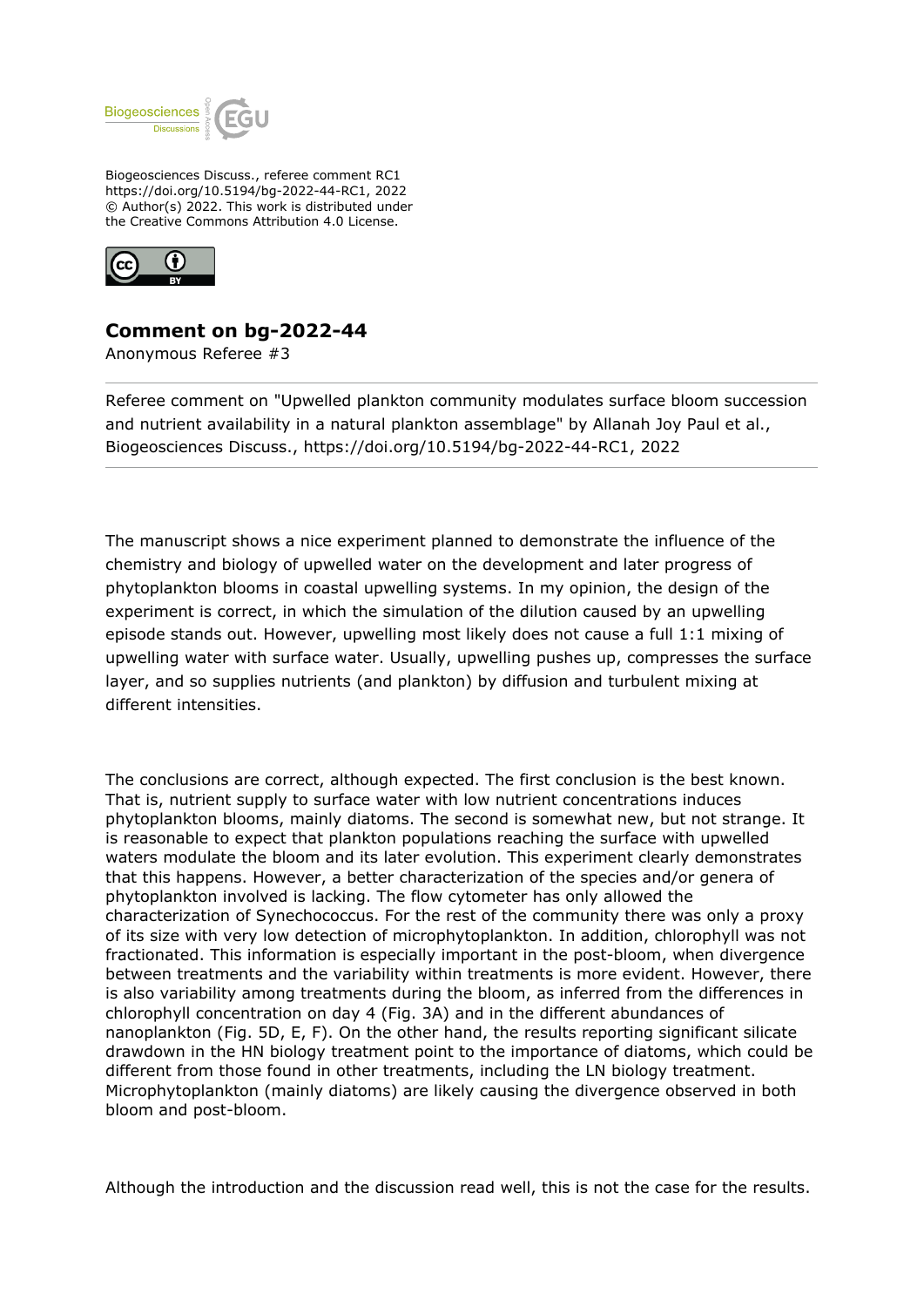In my opinion, this section, of great importance to support the conclusions, is written in a cumbersome way. It is necessary to read it several times and with enough attention to catch the information. Figures are not always properly cited, nor is supplementary material. There are tables in the supplementary material that are not cited in the text.

In my opinion, this results section could be improved to remove weaknesses and make the manuscript more attractive to potential readers. The manuscript will probably improve by focusing the description of results on those relevant to the conclusions and ignoring those with low contribution to the two main conclusions.

Despite the lack of information on phytoplankton species composition, which in my opinion represents the greatest weakness of the manuscript, the design of the experiment and the difficulty of its execution, lead me to recommend the publication of the manuscript with major revisions.

Specific comments

**Introduction** 

Line 29. …is considered the most productive… from where? Maybe …"the most productive upwelling region" or something similar

Lines 66-68. The Peruvian productivity paradox is a common paradox to all upwelling systems. With strong upwelling, chlorophyll concentration is low because surface water is recently upwelled water with high nutrient concentrations. Chlorophyll concentration increases when upwelling relaxes. This time lag also has translation into spatial heterogeneity. Chlorophyll concentration is low (few phytoplankton) in the upwelling center where there is deep water recently upwelled. High chlorophyll levels can be found in the surroundings.

Materials and methods

Line 105. According to Figure 1, the range of 15 m was only at station A, at station B it was 5 m.

Line 109. …collected from the mesocosms *(M in Fig.1)*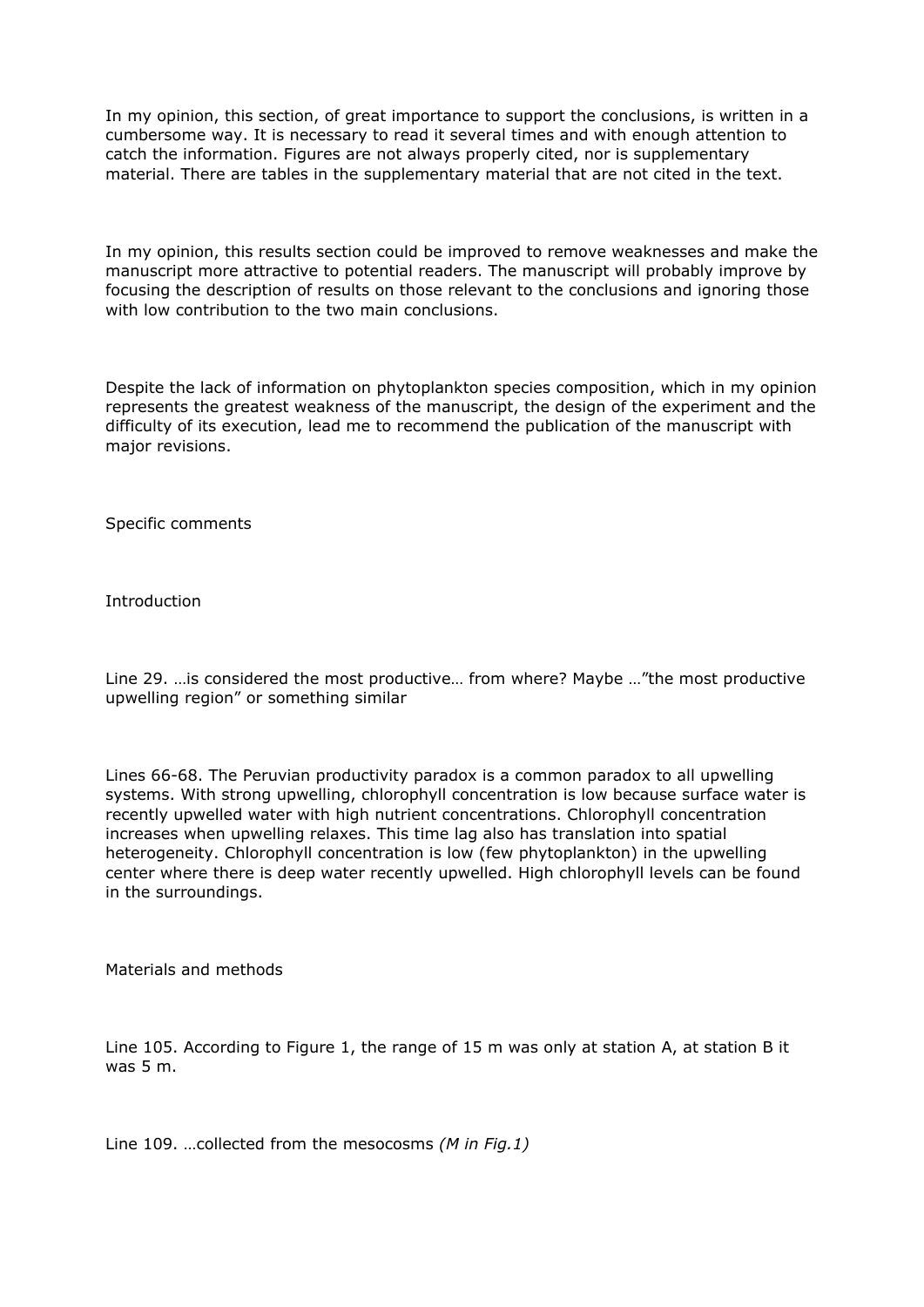Lines 129-131. The last sentence reads, "Both the surface (mesocosms) and treatment water (deep water) were filtered… However, the deep water added to the two biology treatments was unfiltered.

Line 135 …were set to the same *two levels* as in the organic…

Line 173. (picoeukaryotes, *nanophytoplankton*, small microphytoplankton, large microphytoplankton). It may be appropriate to add a few words here to inform that microphytoplankton is not well estimated by this technique, although it is recognized in the legend of figure S2.

Results

Initial conditions (Day 1)

Lines 256-257. If referring to all nutrients, Fig. 3B and C and Table S1 should be cited. If only nitrate is referred to, Fig. 3B should be cited.

Lines 262-265. Fig. 4E should be cited when discussing a254. For E2:E3 it should be Fig 4F. Add Table S1 to Fig 3F when LAP activity is discussed; the slightly higher activity is better seen in the table than in the figure.

Lines 266-271. Table S1 should be mentioned when commenting about the phytoplankton community. The same table can be mentioned for Fv/Fm, Fig. 4D is the figure.

Line 274. …between Day 3 and 5. Better between Day 3 and 6 (Fig. 3D).

It is difficult to follow the chlorophyll in this paragraph, it would be better to specify something else, for example: Peak Chl a concentrations of up to 12 µg L-1 (HN organic) and  $\sim$ 6 µg L-1 (LN inorganic and biology). According to figure 4A, there are differences between various treatments on this day 4.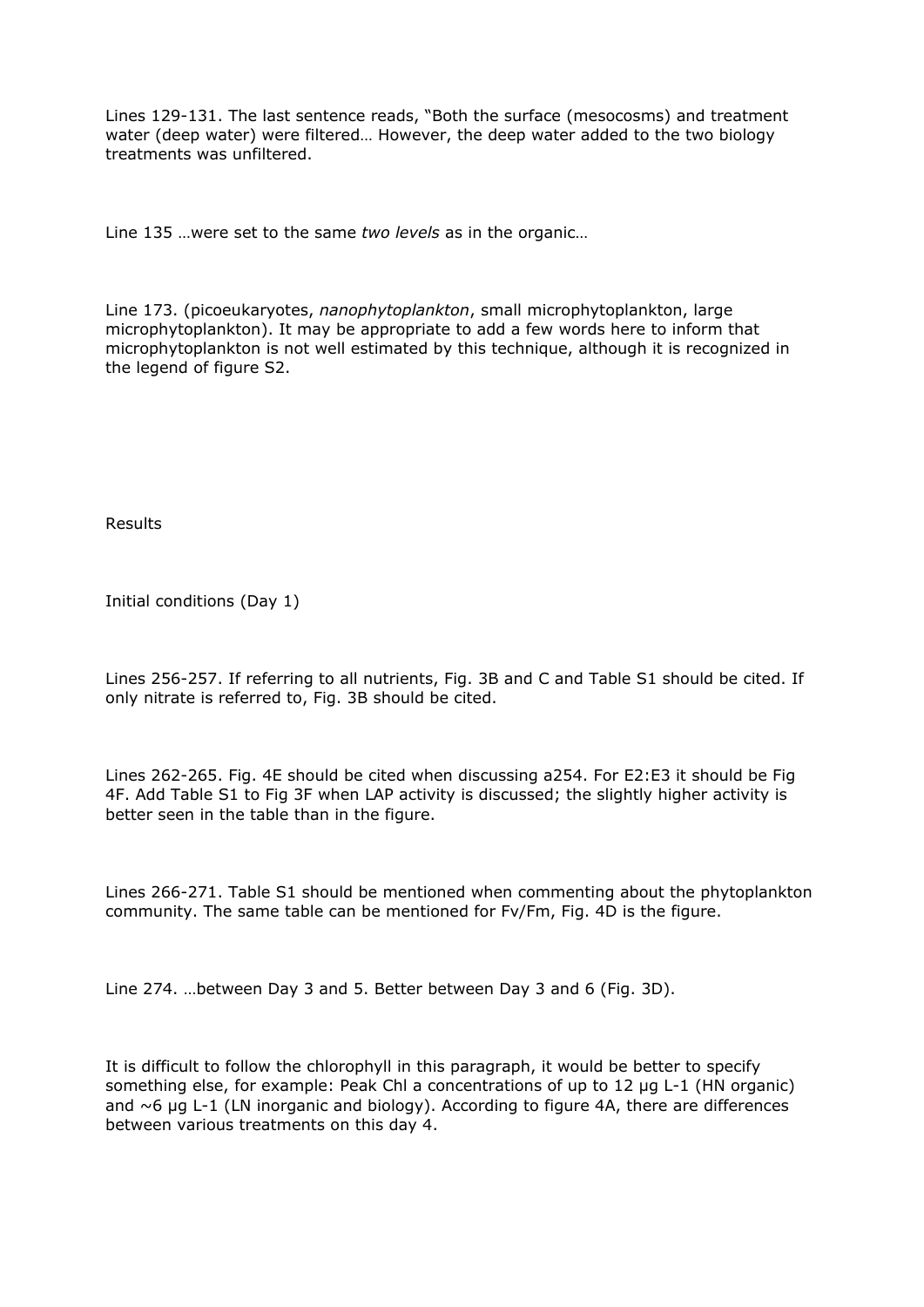It is difficult to follow this about the ratio DIN drawdown to maximum Chla accumulation. This ratio was higher in LN only for the case of organic treatment (Fig. 4A). I think the next paragraph about higher recycling of N or highest N utilization efficiency under low nitrate needs further explanation. How this higher N recycling or N utilization efficiency deduces from a lower DIN ratio drawdown to Chla accumulation? It seems too risky to attribute these differences in the ratio only to N. Variations in the ratio may also be due to different cell concentrations of chlorophyll. Mixotrophic behavior can also affect this ratio. The ratio changes through changes in N, changes in chlorophyll, or in both. Here phytoplankton composition could provide additional information.

Lines 291-292. The last sentence indicating that the initial concentration of DIN was 3 times higher in HN than in LN can be deleted. It was reported at the beginning of the results.

Line 322-323. I understand the association between higher silicate drawdown and higher chlorophyll concentration, but not with nanoplankton abundance. There is no information on the species that are in the nanoplankton fraction. On the other hand, the increase in chlorophyll could well occur in micro diatoms. Maybe the sentence could write like this:

The highest Si(OH)4 and phosphate drawdown, and consequently Chl a concentration was observed in one replicate. This replicate also showed highest nanophytoplankton abundances (Fig. 5B).

Fig. 5. I think the symbols on the panels do not correspond to the ones on the labels, where they are all circles.

Discussion

Line 370-372. I think this sentence about bottom-up and grazing control is missing something.

Line 420-422. Silicic acid consumption could well have occurred by micro-sized diatoms. It is difficult to conceive that all or nearly all of the nanophytoplankton were diatoms. Usually, there are many flagellates in this fraction.